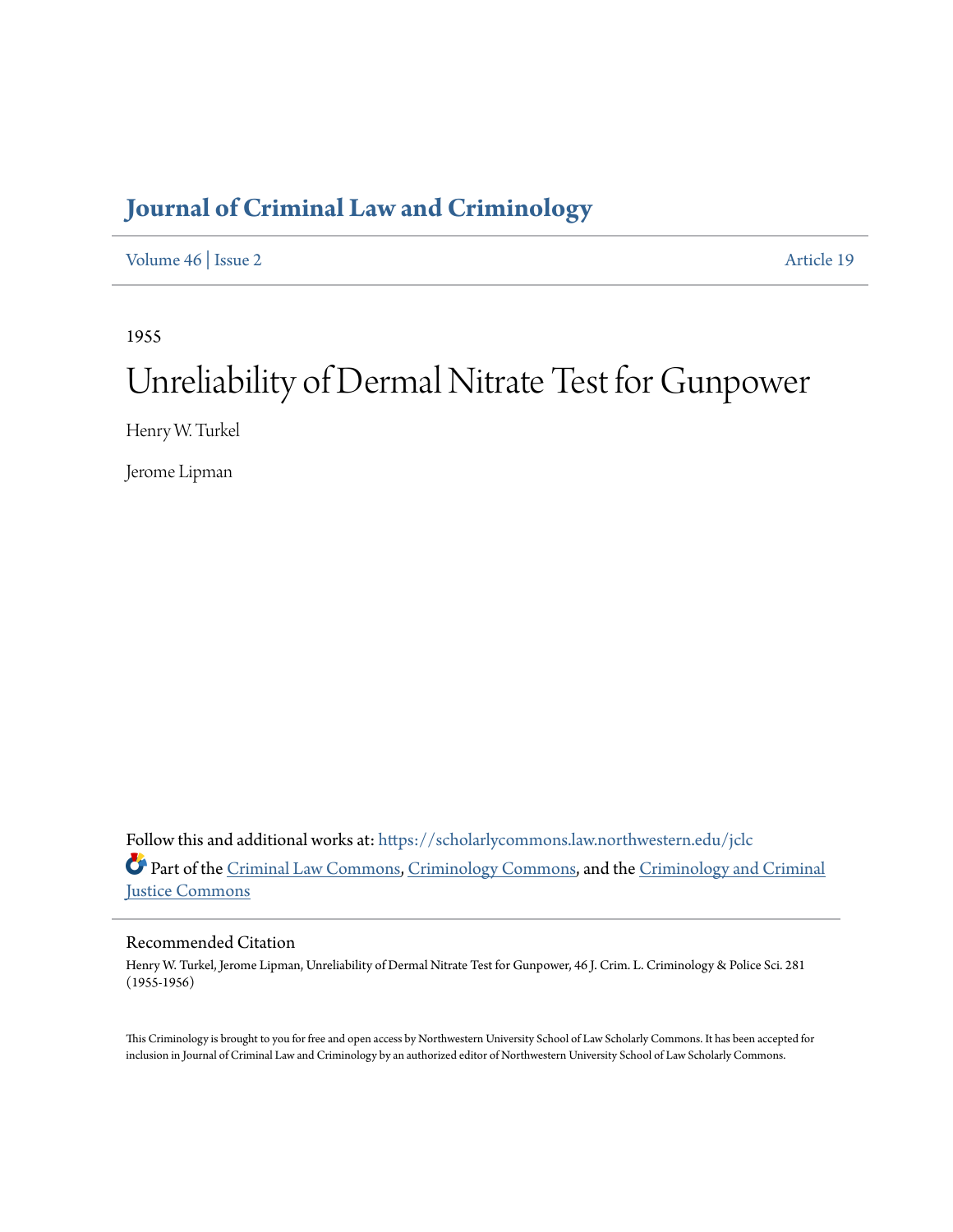#### UNRELIABILITY **OF** DERMAL NITRATE **TEST** FOR GUNPOWER

HENRY W. TURKEL **AND** JEROME LIPMAN

Henry W. Turkel, M.D., is coroner for the City and County of San Francisco and clinical instructor, School of Medicine, Stanford University. Dr. Turkel likewise serves as guest lecturer in legal medicine at Stanford University.

For the last seven years Jerome Lipman has served as a clinical laboratory technician in the San Francisco Coroner's office. He has previously held positions as a **blood** bank technician in the San Francisco County Hospital and as a laboratory technician, United States Army.-EDITOR.

The San Francisco Coroner's Office for some years has routinely made paraffin glove tests for gunpowder nitrates deposited on the skin in all cases of death **by** gunshot, whether homicidal, accidental, or suicidal. As a result of information obtained at Coroner's inquests, when investigating officers were asked to correlate the reported findings of paraffin glove tests with the known facts, it became apparent that a re-examination of the reliability of the test was required.

The method customarily employed was examined for sources of error in technique, but none was found. The technician who performed the tests had been doing them continuously for five years at an average of two pairs of "gloves" per week. While the many tests were made from a single container, spot checks for possible contamination were made. In each case the gloves were prepared **by** repeated dipping of the hands of the deceased into a bucket of warm paraffin, until a suitable thickness of paraffin was applied. After cooling, the gloves were bi-valved and removed. The test reagent used was  $3\%$  diphenylamine in  $95\%$  H<sub>2</sub>SO<sub>4</sub>, which was applied drop **by** drop over the entire glove. Each drop was observed for possible positive reaction.

With the above mentioned question of reliability in mind, several groups of cases were examined for dermal nitrates.

**I**

A series of 20 consecutive cases of *known self-inflicted gunshot* wounds by small arms were studied with the following result:

4---positive, degree suggesting gun fired by deceased

- 15-inconclusive-positive, but not to a degree excluding possibility of nitrates other than gunpowder
- 1-negative-no reaction.

#### п

Another series of 20 consecutive cases of persons dying of causes unrelated to gunshot with the following results:

0-positive

16-inconclusive-positive in a degree resembling the 14 inconclusive cases of gunshot deaths

4-negative-no reaction.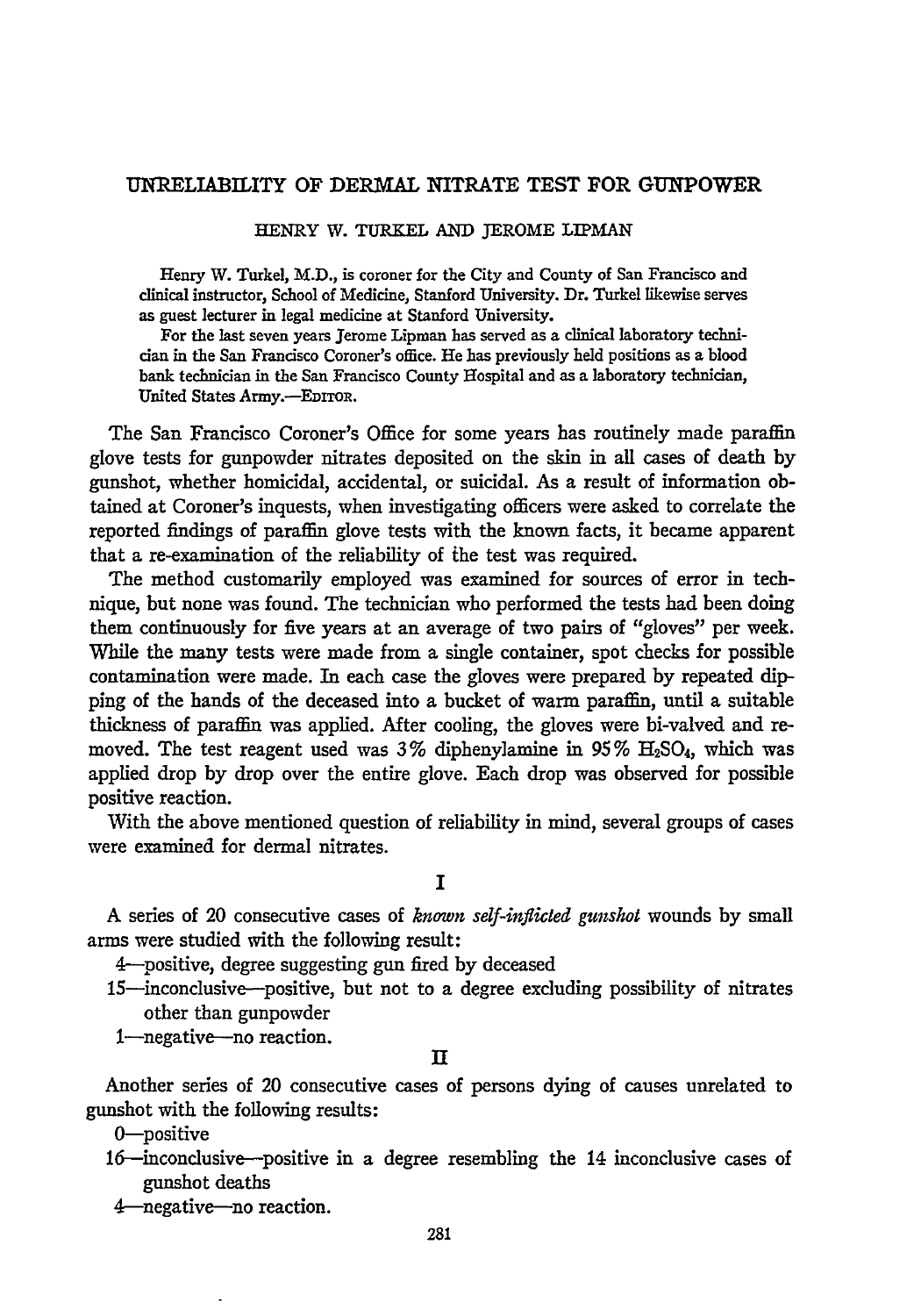#### **I**

A series of 15 cases, 6 of known self-inflicted gunshot deaths and 9 of persons dying of causes other than gunshot. The 15 pairs of gloves were packaged, marked with identifying numbers only, and delivered to the technician. He was directed to note his findings in the usual manner, by writing out a description of the intensity of the reaction and the site and area of the hand that was involved.

A study of these written descriptions when made by each of the authors would lead them to the following opinions:

|                                                                                  | H. T. | J. L. |
|----------------------------------------------------------------------------------|-------|-------|
| Suggestive of gun being fired by deceased                                        |       |       |
| $Inconclusive \dots \dots \dots \dots \dots \dots \dots \dots \dots \dots \dots$ |       |       |
| Suggestive of gun not fired by deceased                                          |       |       |

| 6 cases-gun fired by deceased |  |  |
|-------------------------------|--|--|
|                               |  |  |

| 9 cases—gun not fired by deceased                                                    |      |       |
|--------------------------------------------------------------------------------------|------|-------|
|                                                                                      | H.T. | J. L. |
| Suggestive of gun being fired by deceased<br>Suggestive of gun not fired by deceased |      |       |

The technician, (J.L.) by virtue of his experience, was prepared to say that despite certain cases giving positive tests, he had the "feeling" that the intensity and distribution of the positive reaction was, in his opinion, not due to gunpowder and that the test could be called negative rather than inconclusive. Unfortunately, these are opinions based not on fact but rather on assumption not easily defended. In view of the fact that the test reveals only the presence or absence of nitrates and can in no way conclusively differentiate as to the origin or source of the nitrates, it would seem safer to presume that any test showing even small amounts of nitrates should be deemed inconclusive. Any test showing large amounts can only be presumptively positive for having resulted from the firing of a gun.

#### INTERFERING FACTORS

Our study did not enter into the subject of specific chemicals which did interfere with the diphenylamine test. We did, quite by accident, discover that the presence of free chlorine disturbed our results although from a practical standpoint this is not a common problem. The prime consideration was that the presence, on the hands of the deceased, of certain common substances containing nitrates or nitrites did confuse the results insofar as establishing the presence of the products of combustion of gunpowder. Substances when present on the hands of the deceased which are commonly found and are known to give a positive reaction to the diphenylamine test are as follows: Tobacco or tobacco ash, fertilizer, pharmaceuticals, leguminous plants, urine, etc.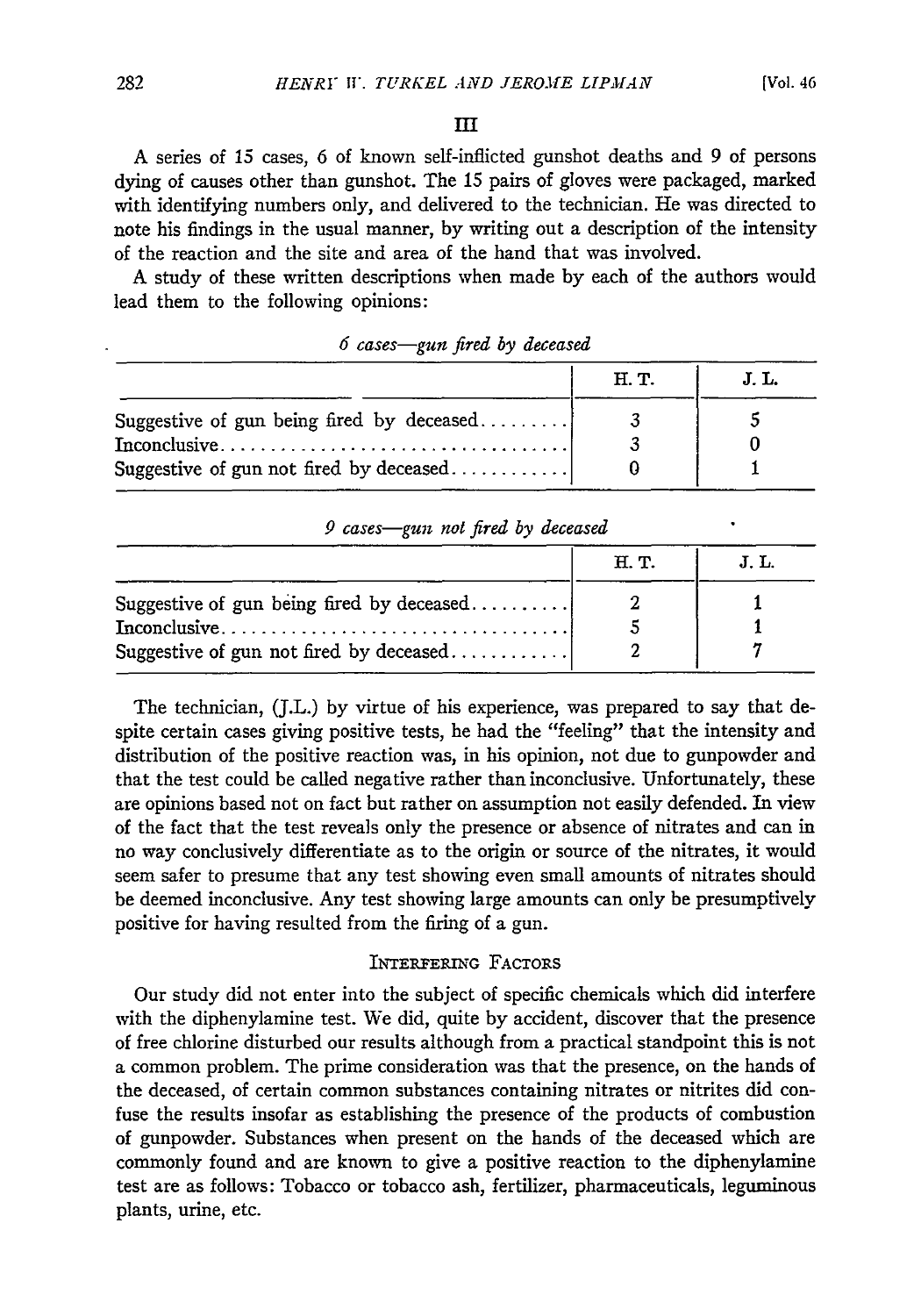#### **SIGNIFICANCE**

It is doubtful that anyone would have sufficient trust in the dermal nitrate test to bring a criminal charge or institute criminal proceedings on the strength of the findings of this test alone. Invariably, there is a mass of other evidence already available, and the dermal nitrate test is done with the hope of corroborating or strengthening the already known facts. Although the series done is admittedly a small one, there is the suggestion that even in experienced hands the test is subject to 13 % gross error. For one who might only perform the test very occasionally, the error might be even greater. Such percentage of gross error as above stated makes the test totally unsafe for use where weight is given to the test in determining guilt and a conviction would result in severe penalty.

The test itself can determine with reasonable accuracy, only whether or not nitrates were present, but this is not what we need know. We actually want to establish whether or not a gun was fired and from this viewpoint, inconclusive findings must be considered as failures. (E.g., if 100 % of all these tests were inconclusive, then we would know nothing of whether or not a gun was fired, and this test was 100% a failure.) Any lesser percentage of inconclusive findings merely means a smaller proportion of failure to serve its purpose.

In the sum total of the cases studied 75% were inconclusive. Coupled with the 13 % gross errors, the test becomes less than worthless. It cannot be argued that the **75** % inconclusive findings merely represent non-productive or non-informative work. An inconclusive finding is a double-edged and dangerous weapon. It offers broad and fertile fields to defense attorneys as they may use this inconclusive information to negate other positive evidence. Once a test is done, the findings must be included in the protocol whether the test is inconclusive or not. They must also be included when the test is known to be erroneous. While the uncertainties of the test may be explained by the prosecution, and considerable time given to the fact that a negative test does not rule out a gun having been fired, the defense can and will make issue of the fact that if a positive test has weight in proving a gun was fired, then an inconclusive test, and certainly a negative test must be given weight to suggest that a gun was not fired. In major cases, where penalties may be extreme if conviction is obtained, it takes an overwhelming mass of positive evidence to offset any doubt in the mind of a juror, no matter how slight this doubt may be.

Any test given to as much gross error as found and at the same time producing such a large percentage of uncertainty, need be used with extreme caution, if at all, considering the small amount of positive information afforded.

The inspectors of the Homicide Detail of the San Francisco Police Department were questioned as to their recollection of cases in which paraffin glove tests served in any degree to incriminate or clear a suspect or defendant. Not one instance was recalled where it served a positive role, despite their cumulative 49 years on the detail. It was the general opinion, borne out by some with specific cases, that an inconclusive or obviously erroneous result of a glove test can give cause for acquittal, or seriously threaten to do so, in cases where witnesses to the crime and other evidence would be sufficient for conviction. Some, because of their experiences, were outspoken in their belief that the proportion of true and accurate information gained by the test was far outweighed by the harm done because of the uncertainties of the test.